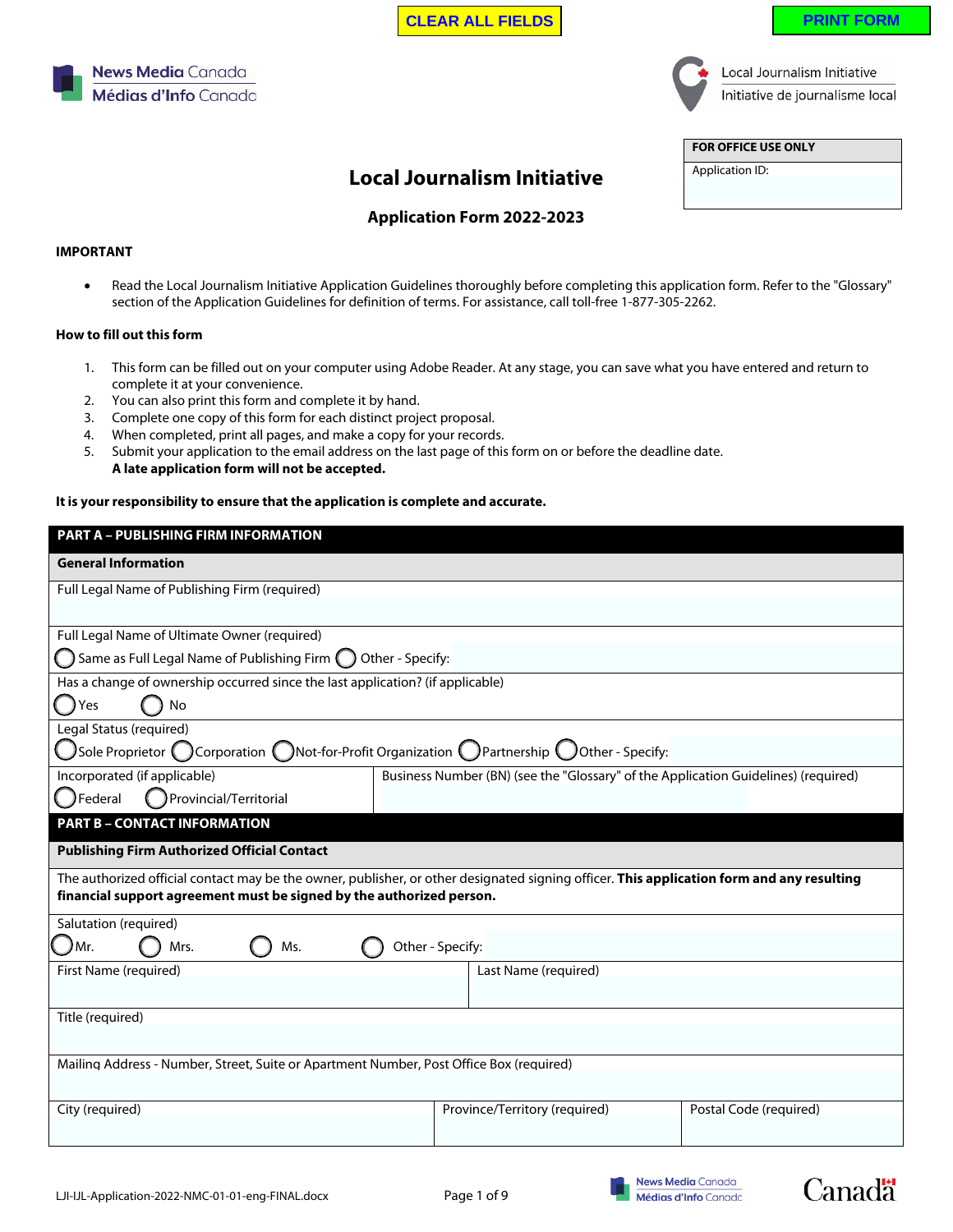| Telephone (required)                                                                                                                                                                                                                                                      | Extension (if applicable) |                  | English                         | French   | Preferred Language of Communication (required) |  |
|---------------------------------------------------------------------------------------------------------------------------------------------------------------------------------------------------------------------------------------------------------------------------|---------------------------|------------------|---------------------------------|----------|------------------------------------------------|--|
| Email (if applicable)                                                                                                                                                                                                                                                     |                           |                  |                                 |          |                                                |  |
| <b>Application Form Authorized Official Contact</b>                                                                                                                                                                                                                       |                           |                  |                                 |          |                                                |  |
| The application form contact is the person who has completed the application form, and who is most familiar with its content. This person will<br>be contacted for any additional information.                                                                            |                           |                  |                                 |          |                                                |  |
| If the application form contact is the same as the authorized official contact, check this box and proceed to Part C.                                                                                                                                                     |                           |                  |                                 |          |                                                |  |
| Salutation (required)<br>Ms.<br>Mr.<br>Mrs.                                                                                                                                                                                                                               |                           | Other - Specify: |                                 |          |                                                |  |
| First Name (required)                                                                                                                                                                                                                                                     |                           |                  | Last Name (required)            |          |                                                |  |
|                                                                                                                                                                                                                                                                           |                           |                  |                                 |          |                                                |  |
| Title (required)                                                                                                                                                                                                                                                          |                           |                  |                                 |          |                                                |  |
| Mailing Address - Number, Street, Suite or Apartment Number, Post Office Box (required)                                                                                                                                                                                   |                           |                  |                                 |          |                                                |  |
| City (required)                                                                                                                                                                                                                                                           |                           |                  | Province/Territory (required)   |          | Postal Code (required)                         |  |
| Telephone (required)                                                                                                                                                                                                                                                      | Extension (if applicable) |                  | $\bigcup$ English               | French   | Preferred Language of Communication (required) |  |
| Email (if applicable)                                                                                                                                                                                                                                                     |                           |                  |                                 |          |                                                |  |
|                                                                                                                                                                                                                                                                           |                           |                  |                                 |          |                                                |  |
| <b>PART C - PUBLICATION GENERAL INFORMATION</b>                                                                                                                                                                                                                           |                           |                  |                                 |          |                                                |  |
| Title of Publication that will be overseeing the LJI reporter (e.g., Name of the Newspaper or News Website) (required)                                                                                                                                                    |                           |                  |                                 |          |                                                |  |
| If the title of the publication has changed since the last application, enter the previous title (if applicable)                                                                                                                                                          |                           |                  |                                 |          |                                                |  |
|                                                                                                                                                                                                                                                                           |                           |                  |                                 |          |                                                |  |
| Publication Identification (required)<br>Daily Newspaper<br><b>Community Newspaper</b>                                                                                                                                                                                    |                           |                  | <b>Digital News Publication</b> |          | News Website                                   |  |
| If Publication serves a specific town, city or region, list the primary community, followed by additional communities served (if applicable)                                                                                                                              |                           |                  |                                 |          |                                                |  |
|                                                                                                                                                                                                                                                                           |                           |                  |                                 |          |                                                |  |
|                                                                                                                                                                                                                                                                           |                           |                  |                                 |          |                                                |  |
| Website                                                                                                                                                                                                                                                                   |                           |                  |                                 |          |                                                |  |
|                                                                                                                                                                                                                                                                           |                           |                  |                                 |          |                                                |  |
| Username and password for internal LJI use<br>only (required if your digital publication or                                                                                                                                                                               | Username                  |                  |                                 | Password |                                                |  |
| website has a paywall):                                                                                                                                                                                                                                                   |                           |                  |                                 |          |                                                |  |
| If you are applying for a LJI reporter to produce civic journalism on behalf of multiple publications, list the additional publications here                                                                                                                              |                           |                  |                                 |          |                                                |  |
|                                                                                                                                                                                                                                                                           |                           |                  |                                 |          |                                                |  |
| PART D - CANADIAN OWNERSHIP AND CONTROL CERTIFICATION OF THE PUBLISHING FIRM                                                                                                                                                                                              |                           |                  |                                 |          |                                                |  |
| To be eligible under the Local Journalism Initiative, a publishing firm must be Canadian-owned and controlled. See the "Glossary" section of the<br>Application Guidelines for complete details of the rules used to determine Canadian ownership and control. (required) |                           |                  |                                 |          |                                                |  |
| I attest that the entities entered in Parts A and C of this application form are majority Canadian-owned and controlled.                                                                                                                                                  |                           |                  |                                 |          |                                                |  |
| I attest that the entities entered in Parts A and C are engaged in coverage of democratic bodies/institutions and civic function journalism<br>as core principles.                                                                                                        |                           |                  |                                 |          |                                                |  |



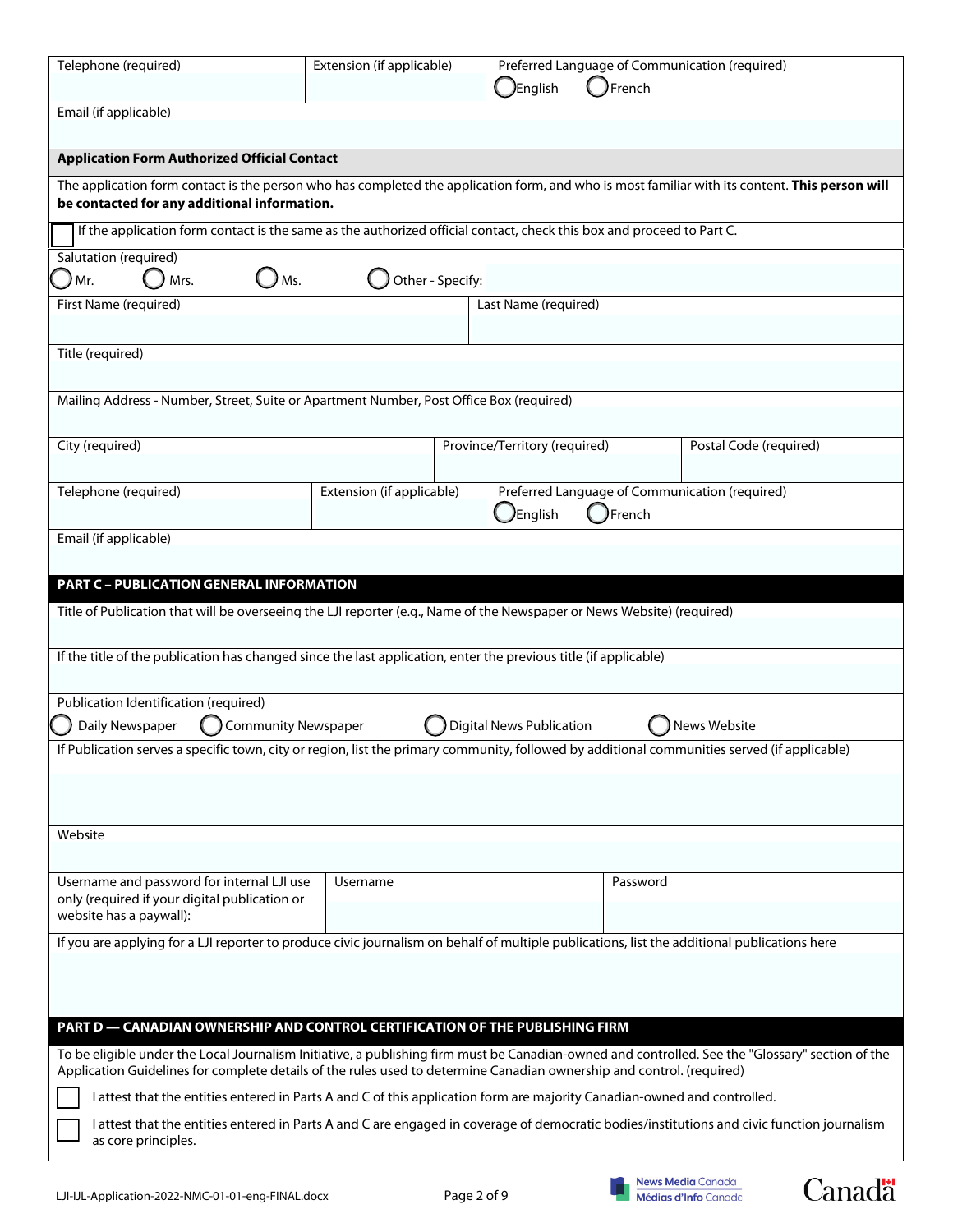| PART E - TYPE OF APPLICATION                                                                                                                                            |  |  |  |  |  |
|-------------------------------------------------------------------------------------------------------------------------------------------------------------------------|--|--|--|--|--|
| Is this application for a new project or for renewal of an existing project funded by News Media Canada? (Refer to the Application<br>Guidelines for more information.) |  |  |  |  |  |
| New project - Complete parts E.2, F, G, H, I, J.                                                                                                                        |  |  |  |  |  |
| Renewal of an existing project previously funded by News Media Canada - Complete parts E.1, F (if required), G, J.                                                      |  |  |  |  |  |
| PART E.1 - FOR RENEWAL APPLICATIONS ONLY:                                                                                                                               |  |  |  |  |  |
| Refer to Schedule 'A' of your most recent LJI funding agreement and provide the following information:                                                                  |  |  |  |  |  |
| <b>Title of Project</b><br>Project ID                                                                                                                                   |  |  |  |  |  |
|                                                                                                                                                                         |  |  |  |  |  |
| Do you wish to propose an amendment to any of the following:                                                                                                            |  |  |  |  |  |
| the project mandate?<br>No<br>Yes                                                                                                                                       |  |  |  |  |  |
| the type of coverage you intend to provide?<br>No<br>Yes<br>٠                                                                                                           |  |  |  |  |  |
| the performance metrics by which your project will be measured?<br>No<br>Yes                                                                                            |  |  |  |  |  |
| If you answered 'Yes' to any of the above, enter the details of the requested amendments in the appropriate spaces in Part F.<br>Otherwise, proceed to Part G.          |  |  |  |  |  |
| <b>PART E.2 — PUBLISHING INFORMATION - NEW APPLICATIONS ONLY:</b>                                                                                                       |  |  |  |  |  |
| Province/Territory Served (required)<br>Select the provinces/territories where the majority of readers of the Publication are located                                   |  |  |  |  |  |
| All Provinces and Territories<br>Newfoundland and Labrador<br>rince Edward Island                                                                                       |  |  |  |  |  |
| Alberta<br>Northwest Territories<br>Quebec                                                                                                                              |  |  |  |  |  |
| British Columbia<br>Nova Scotia<br>askatchewan                                                                                                                          |  |  |  |  |  |
| Manitoba<br>Nunavut<br>ukon)                                                                                                                                            |  |  |  |  |  |
| New Brunswick<br>Ontario                                                                                                                                                |  |  |  |  |  |
| Publication is a member of the following media councils:                                                                                                                |  |  |  |  |  |
| National NewsMedia Council<br>Quebec Press Council<br>Other - Specify:                                                                                                  |  |  |  |  |  |
| Publication is a member of the following news industry associations (for informational purposes only - list all that apply)                                             |  |  |  |  |  |
|                                                                                                                                                                         |  |  |  |  |  |
|                                                                                                                                                                         |  |  |  |  |  |
| Describe your publication(s). What is your reach and role in your community?                                                                                            |  |  |  |  |  |
|                                                                                                                                                                         |  |  |  |  |  |
|                                                                                                                                                                         |  |  |  |  |  |
|                                                                                                                                                                         |  |  |  |  |  |
|                                                                                                                                                                         |  |  |  |  |  |
|                                                                                                                                                                         |  |  |  |  |  |
|                                                                                                                                                                         |  |  |  |  |  |
| Does the publication(s) meet any of the following criteria? If yes, check the applicable boxes. (required)                                                              |  |  |  |  |  |
| The publication(s) publishes editorial content in print.                                                                                                                |  |  |  |  |  |
| The publication(s) publishes editorial content on a digital platform (e.g. website, mobile application, digital publication, etc.).                                     |  |  |  |  |  |
| The publication(s) has completed at least one uninterrupted 12-month publishing cycle at the application deadline.                                                      |  |  |  |  |  |
| The publication(s) will continue to be published until at least March 31, 2023.                                                                                         |  |  |  |  |  |
| The publication(s) has been edited, designed, assembled and published in Canada.                                                                                        |  |  |  |  |  |
| The publication(s) is directed primarily at Canadian audiences in Canada.                                                                                               |  |  |  |  |  |

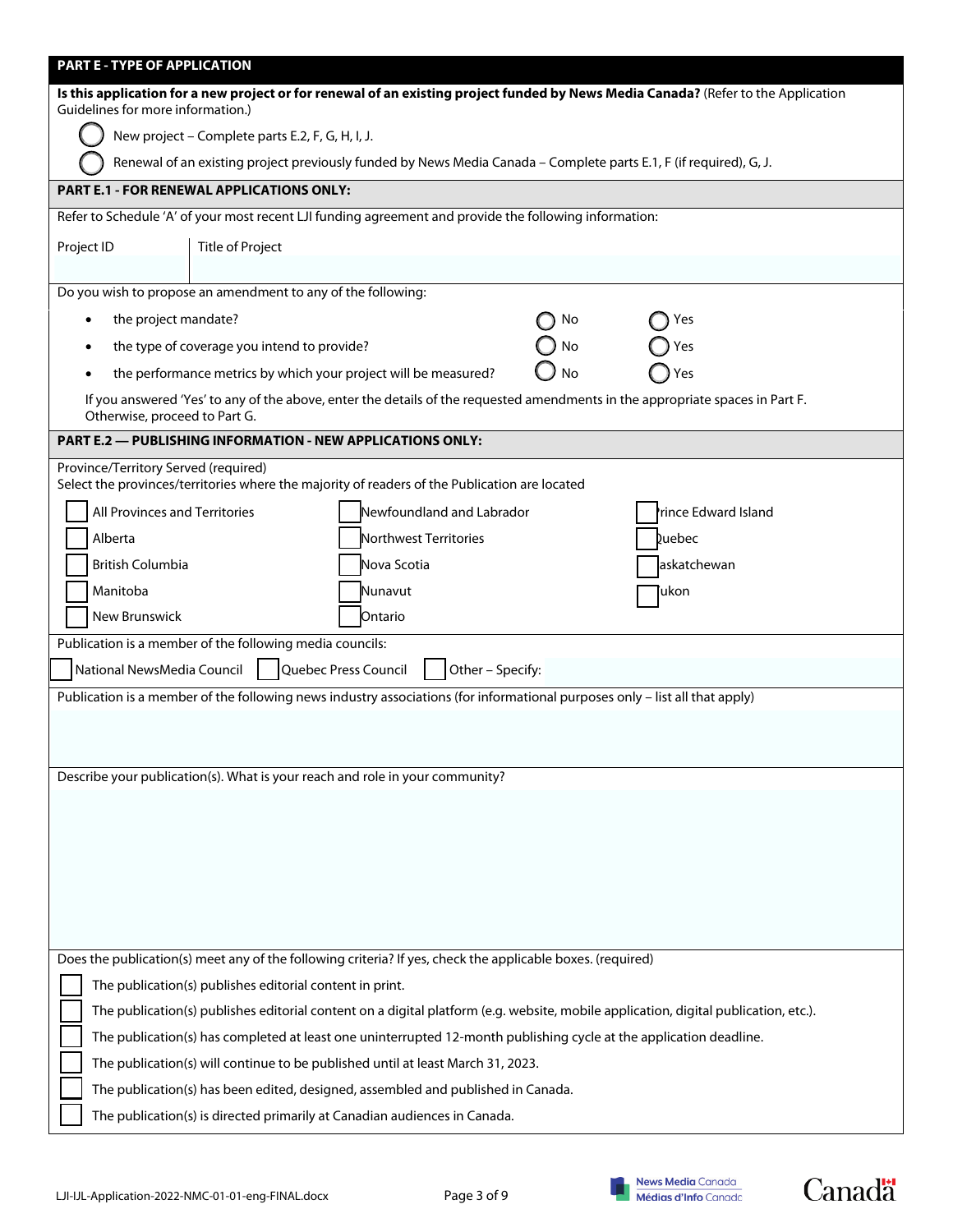| Special Categories (if applicable)                                                                                                                                                                                              |                                                                                      |          |                                                                             |           |                                                  |                                       |
|---------------------------------------------------------------------------------------------------------------------------------------------------------------------------------------------------------------------------------|--------------------------------------------------------------------------------------|----------|-----------------------------------------------------------------------------|-----------|--------------------------------------------------|---------------------------------------|
| Check the appropriate boxes if your publication meets one or more of the definitions found in the "Glossary" of the Application Guidelines.                                                                                     |                                                                                      |          |                                                                             |           |                                                  |                                       |
|                                                                                                                                                                                                                                 | <b>Official Language Minority</b><br>Aboriginal                                      |          |                                                                             |           |                                                  |                                       |
|                                                                                                                                                                                                                                 | Ethnocultural<br>Lesbian, Gay, Bisexual, Transgender, queer or two spirited (LGBTQ2) |          |                                                                             |           |                                                  |                                       |
| Language of the Publication (required)                                                                                                                                                                                          |                                                                                      |          |                                                                             |           |                                                  |                                       |
| English Only                                                                                                                                                                                                                    | <b>Bilingual (English and French)</b>                                                |          |                                                                             |           |                                                  |                                       |
| French Only                                                                                                                                                                                                                     | Other - Specify                                                                      |          |                                                                             |           |                                                  |                                       |
| Year when the Publication was launched (yyyy) (required)                                                                                                                                                                        |                                                                                      |          |                                                                             |           |                                                  |                                       |
| Circulation information (for print publications - attach circulation audit report if publication is audited)                                                                                                                    |                                                                                      |          |                                                                             |           |                                                  |                                       |
| Publishing days                                                                                                                                                                                                                 |                                                                                      |          | Average total circulation per issue                                         |           |                                                  |                                       |
|                                                                                                                                                                                                                                 |                                                                                      |          |                                                                             |           |                                                  |                                       |
| Online traffic information (for news websites - attach                                                                                                                                                                          |                                                                                      |          | Do you publish on any of the following social media: (check all that apply) |           |                                                  |                                       |
| analytics report, or audit report if website is audited)                                                                                                                                                                        |                                                                                      |          |                                                                             |           |                                                  |                                       |
| Average unique visitors per month                                                                                                                                                                                               |                                                                                      | Facebook | Twitter                                                                     | Instagram |                                                  | YouTube                               |
| International Standard Serial Number (ISSN - if applicable) (see the "Glossary" section of the Application Guidelines).                                                                                                         |                                                                                      |          |                                                                             |           |                                                  |                                       |
| ISSN - Regular Issues (if applicable)                                                                                                                                                                                           |                                                                                      |          | ISSN - Special Issues (if applicable)                                       |           |                                                  |                                       |
|                                                                                                                                                                                                                                 |                                                                                      |          |                                                                             |           |                                                  |                                       |
| <b>FINANCIAL YEAR INFORMATION OF PUBLISHING FIRM</b>                                                                                                                                                                            |                                                                                      |          |                                                                             |           |                                                  |                                       |
| Financial year (required)                                                                                                                                                                                                       |                                                                                      |          |                                                                             |           |                                                  |                                       |
| Enter the publishing firm's financial year. (see the "Glossary" in the Application Guidelines)                                                                                                                                  |                                                                                      |          |                                                                             |           |                                                  |                                       |
| From (yyyy-mm-dd)                                                                                                                                                                                                               | To (yyyy-mm-dd)                                                                      |          |                                                                             |           |                                                  |                                       |
| Journalists of Publishing Firm<br>Enter the average number of editorial personnel employed or under contract to produce journalistic content for the publishing firm for each<br>category during the financial year. (required) |                                                                                      |          |                                                                             |           |                                                  |                                       |
| <b>Partners and Owners</b>                                                                                                                                                                                                      | <b>Full-Time Employees</b>                                                           |          | Part-Time Employees                                                         |           |                                                  | <b>Freelance and Contract Workers</b> |
|                                                                                                                                                                                                                                 |                                                                                      |          |                                                                             |           |                                                  |                                       |
| <b>PART F -- PROJECT MANDATE</b>                                                                                                                                                                                                |                                                                                      |          |                                                                             |           |                                                  |                                       |
| IDENTIFICATION OF UNDERSERVED COMMUNITY OR COMMUNITIES - An application may include a single underserved community or a<br>group of underserved communities to be covered by a single journalist.                               |                                                                                      |          |                                                                             |           |                                                  |                                       |
| Type of Underserved Community. See the "Glossary" in the Application Guidelines.                                                                                                                                                |                                                                                      |          |                                                                             |           |                                                  |                                       |
| News Desert                                                                                                                                                                                                                     | Area of News Poverty                                                                 |          |                                                                             |           |                                                  |                                       |
| <b>Title of Proposal</b>                                                                                                                                                                                                        |                                                                                      |          |                                                                             |           |                                                  |                                       |
|                                                                                                                                                                                                                                 |                                                                                      |          |                                                                             |           |                                                  |                                       |
|                                                                                                                                                                                                                                 |                                                                                      |          |                                                                             |           |                                                  |                                       |
| List the primary geographic community to be covered in your chosen news desert or area of news poverty, followed by any other communities<br>to be covered                                                                      |                                                                                      |          |                                                                             |           |                                                  |                                       |
|                                                                                                                                                                                                                                 |                                                                                      |          |                                                                             |           |                                                  |                                       |
|                                                                                                                                                                                                                                 |                                                                                      |          |                                                                             |           |                                                  |                                       |
|                                                                                                                                                                                                                                 |                                                                                      |          |                                                                             |           |                                                  |                                       |
|                                                                                                                                                                                                                                 |                                                                                      |          |                                                                             |           |                                                  |                                       |
| Specific beat of the LJI reporter (if applicable)                                                                                                                                                                               |                                                                                      |          |                                                                             |           |                                                  |                                       |
|                                                                                                                                                                                                                                 |                                                                                      |          |                                                                             |           |                                                  |                                       |
|                                                                                                                                                                                                                                 |                                                                                      |          |                                                                             |           |                                                  |                                       |
|                                                                                                                                                                                                                                 |                                                                                      |          |                                                                             |           |                                                  |                                       |
| LJI-IJL-Application-2022-NMC-01-01-eng-FINAL.docx                                                                                                                                                                               |                                                                                      |          | Page 4 of 9                                                                 |           | <b>News Media Canada</b><br>Médias d'Info Canada | Canada                                |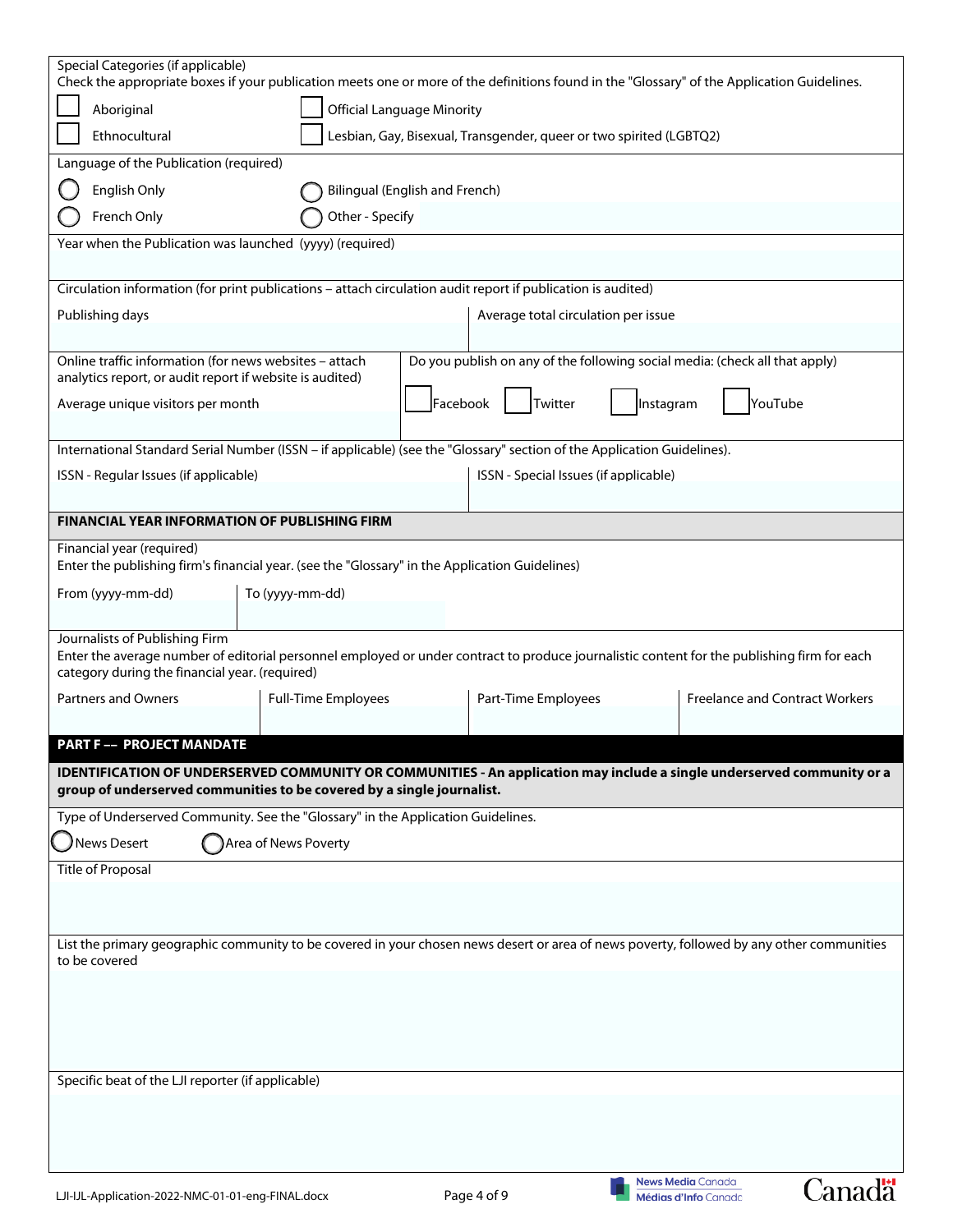| Special Categories (if applicable)                                               | Check the appropriate boxes describing the underserved community(ies) you intend to cover, as defined in the "Glossary" section of the |
|----------------------------------------------------------------------------------|----------------------------------------------------------------------------------------------------------------------------------------|
| Application Guidelines.                                                          |                                                                                                                                        |
| Aboriginal                                                                       | Official Language Minority                                                                                                             |
| Ethnocultural                                                                    | Lesbian, Gay, Bisexual, Transgender, queer or two spirited (LGBTQ2)                                                                    |
| Other news media providing coverage of the underserved community                 |                                                                                                                                        |
| If none, check this box.                                                         |                                                                                                                                        |
| Newspapers                                                                       | News Websites                                                                                                                          |
|                                                                                  |                                                                                                                                        |
|                                                                                  |                                                                                                                                        |
|                                                                                  |                                                                                                                                        |
| Community Radio                                                                  | <b>Community Television</b>                                                                                                            |
|                                                                                  |                                                                                                                                        |
|                                                                                  |                                                                                                                                        |
| <b>Public Broadcasters</b>                                                       | Other                                                                                                                                  |
|                                                                                  |                                                                                                                                        |
|                                                                                  |                                                                                                                                        |
|                                                                                  |                                                                                                                                        |
| Type of Coverage you intend to provide                                           |                                                                                                                                        |
| Explain how the area you want to cover is a news desert or area of news poverty. |                                                                                                                                        |
|                                                                                  |                                                                                                                                        |
|                                                                                  |                                                                                                                                        |
|                                                                                  |                                                                                                                                        |
|                                                                                  |                                                                                                                                        |
|                                                                                  |                                                                                                                                        |
|                                                                                  |                                                                                                                                        |
|                                                                                  |                                                                                                                                        |
|                                                                                  |                                                                                                                                        |
|                                                                                  |                                                                                                                                        |
|                                                                                  |                                                                                                                                        |
|                                                                                  |                                                                                                                                        |
|                                                                                  |                                                                                                                                        |
| Why is your publication well suited to fill this gap?                            |                                                                                                                                        |
|                                                                                  |                                                                                                                                        |
|                                                                                  |                                                                                                                                        |
|                                                                                  |                                                                                                                                        |
|                                                                                  |                                                                                                                                        |
|                                                                                  |                                                                                                                                        |
|                                                                                  |                                                                                                                                        |
|                                                                                  |                                                                                                                                        |
|                                                                                  |                                                                                                                                        |
|                                                                                  |                                                                                                                                        |
|                                                                                  |                                                                                                                                        |
|                                                                                  |                                                                                                                                        |
|                                                                                  |                                                                                                                                        |



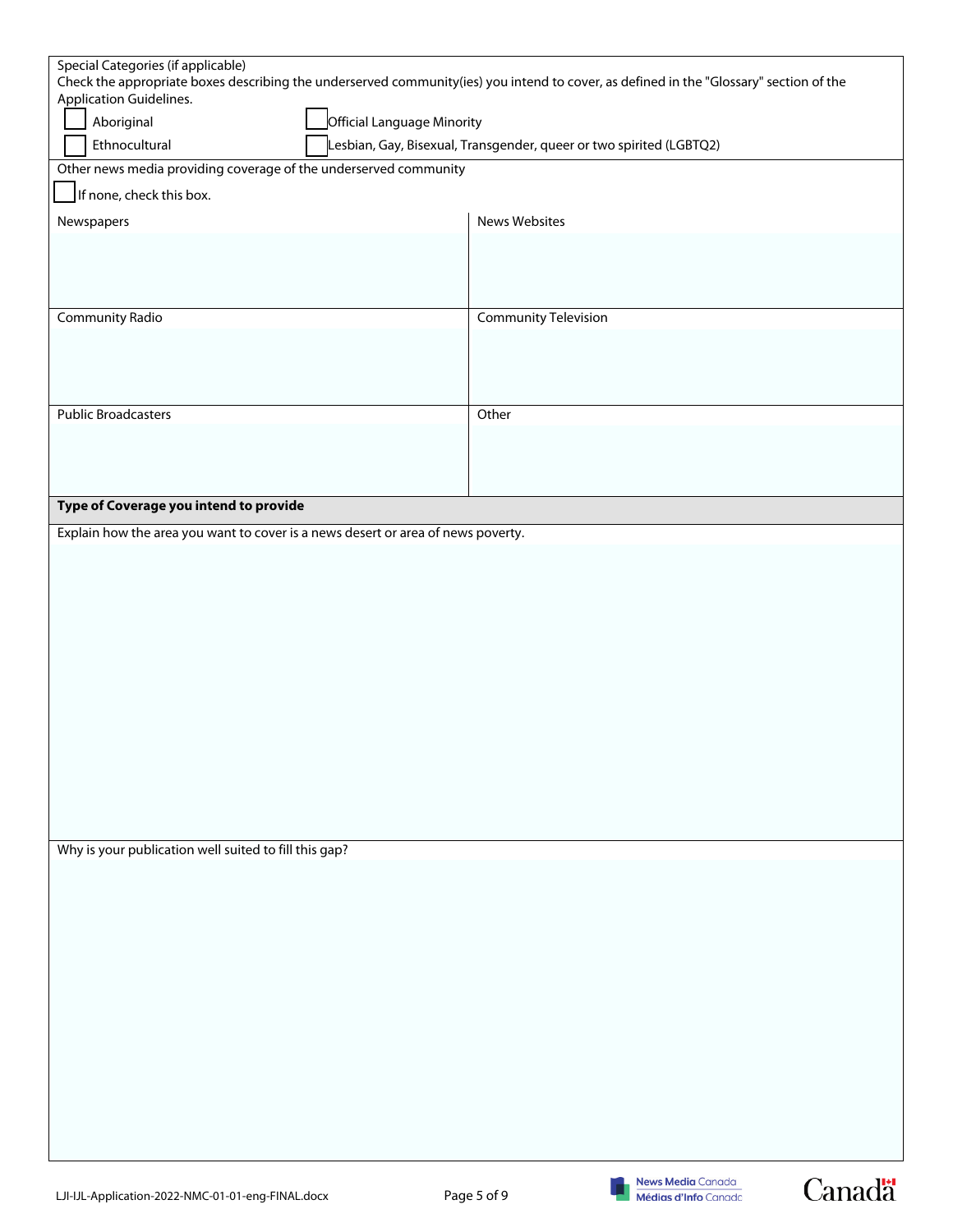| What civic journalism is your publication doing now? |  |  |
|------------------------------------------------------|--|--|
|------------------------------------------------------|--|--|

Describe what the LJI reporter would allow you to do that you are not doing now.

Where will the LJI reporter be based?

Who will supervise the reporter?





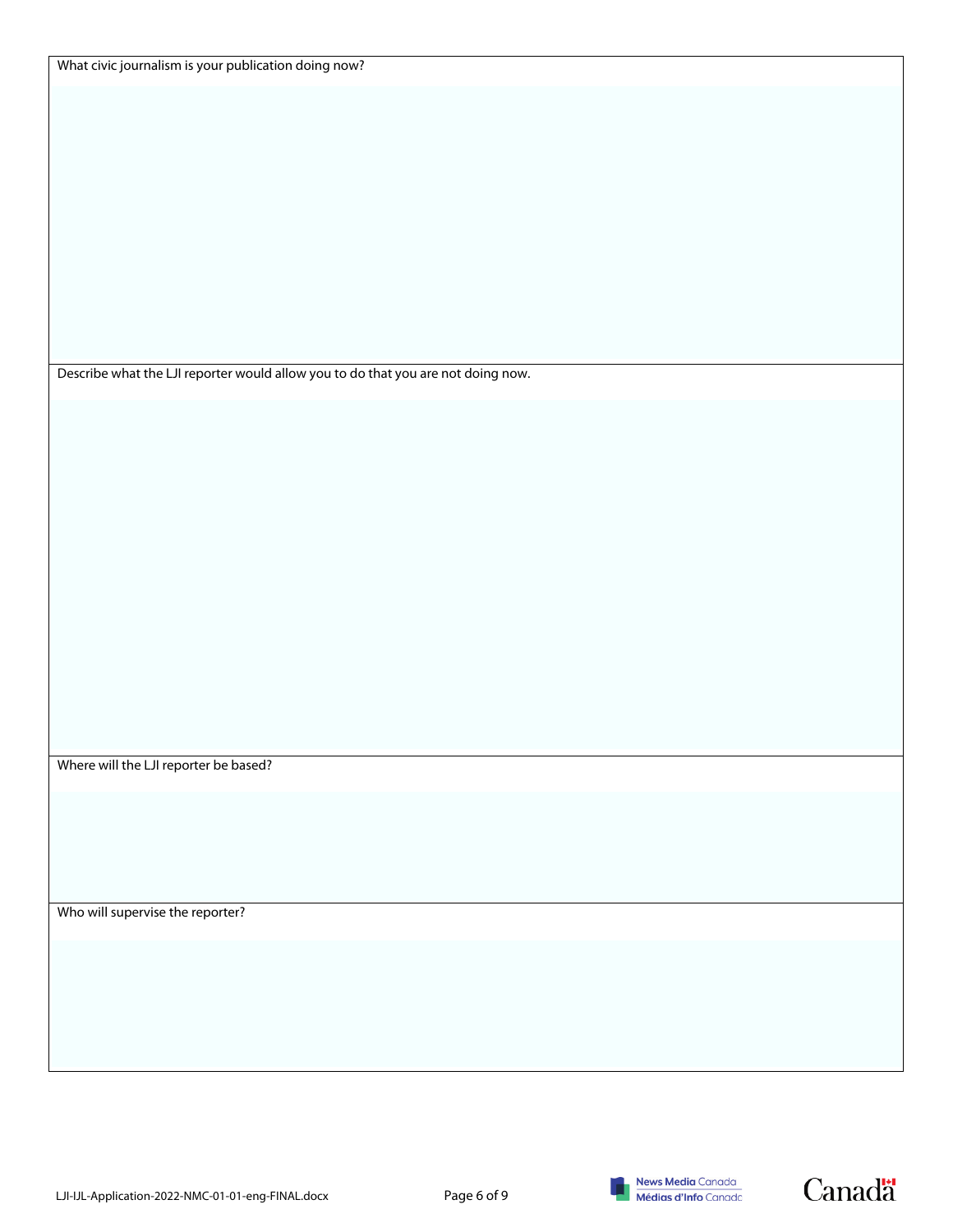#### **Performance Metrics**

#### Volume of stories

Describe the expected volume of stories and types of stories to be generated by your LJI reporter.

(It is expected that a full-time LJI reporter would produce, on average, 5 to 7 stories per week consisting of a combination of standard news stories and long-form features, OR a minimum of 8 standard news stories per week. Output expectations from freelance or part-time reporters will be similar but proportional to hours worked.)

Story topics

List civic issues, civic institutions and/or socio-economic issues to be covered.

Additional metrics List any other performance targets you propose for your participation in the LJI.





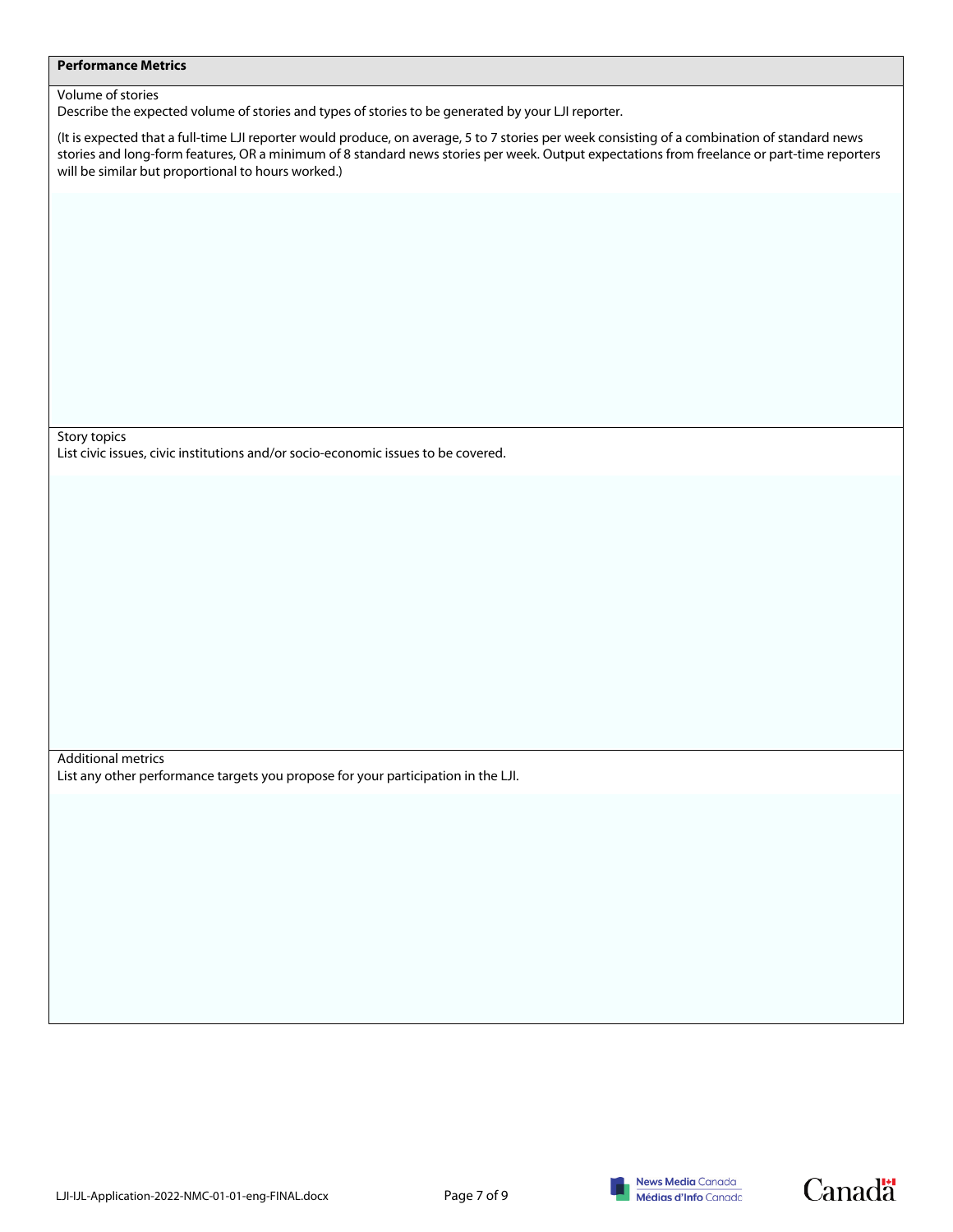| <b>PART G - CALCULATION OF FUNDING REQUEST</b>                                                                                                                                                                                                                                                                                                                                                               |                      |                                                                               |         |  |
|--------------------------------------------------------------------------------------------------------------------------------------------------------------------------------------------------------------------------------------------------------------------------------------------------------------------------------------------------------------------------------------------------------------|----------------------|-------------------------------------------------------------------------------|---------|--|
| An applicant may request funding towards the cost of providing a Job for a period beginning no earlier than April 1, 2022, and ending no later<br>than March 31, 2023. Up to five percent (5% of total funding may be used toward the lease or purchase of equipment to be used by the<br>journalist during the period of employment. There is a limit of one full-time journalist position per application. |                      |                                                                               |         |  |
| Job Type                                                                                                                                                                                                                                                                                                                                                                                                     |                      |                                                                               |         |  |
| New hire - Full-time                                                                                                                                                                                                                                                                                                                                                                                         | New hire - Part-time | Upgrade to full-time<br>Freelance                                             | Renewal |  |
| <b>Proposed Compensation</b>                                                                                                                                                                                                                                                                                                                                                                                 |                      |                                                                               |         |  |
| Complete one of the following columns only.                                                                                                                                                                                                                                                                                                                                                                  |                      |                                                                               |         |  |
| <b>Full-time:</b>                                                                                                                                                                                                                                                                                                                                                                                            |                      | <b>Part-time or Freelance:</b>                                                |         |  |
| a) Proposed Annual Salary:                                                                                                                                                                                                                                                                                                                                                                                   | \$                   | a) Anticipated Start Date<br>(yyyy-mm-dd):                                    |         |  |
| b) Anticipated Start Date<br>(yyyy-mm-dd):                                                                                                                                                                                                                                                                                                                                                                   |                      | b) Number of Weeks Requested:                                                 |         |  |
| c) Number of Months Requested:                                                                                                                                                                                                                                                                                                                                                                               |                      | c) Number of Hours per Week<br>Requested:                                     |         |  |
| d) Total Amount for Salary:<br>[Calculation: $(a / 12)$ x c]                                                                                                                                                                                                                                                                                                                                                 | \$                   | d) Hourly Wage to be Paid to the<br>Journalist:                               | \$      |  |
| e) MERCs requested:                                                                                                                                                                                                                                                                                                                                                                                          | \$                   | e) MERCs requested:                                                           | \$      |  |
| f) Total Amount for Equipment<br>Lease or Purchase (max 5% of total):                                                                                                                                                                                                                                                                                                                                        | \$                   | f) Total Amount for Equipment<br>Lease or Purchase (max 5% of total):         | \$      |  |
| g) Total Amount Requested:<br>[Calculation: $d + e + fl$ ]                                                                                                                                                                                                                                                                                                                                                   | \$                   | g) Total Amount Requested:<br>[Calculation: $(b \times c \times d) + e + f$ ] | \$      |  |
| PART H - ORGANIZATION POLICIES - NEW APPLICATIONS ONLY:                                                                                                                                                                                                                                                                                                                                                      |                      |                                                                               |         |  |
| <b>Hiring Policy</b>                                                                                                                                                                                                                                                                                                                                                                                         |                      |                                                                               |         |  |
| Submit a copy of your organization's Hiring Policy ensuring diversity and inclusiveness in hiring practices.                                                                                                                                                                                                                                                                                                 |                      |                                                                               |         |  |
| If you do not have a Hiring Policy, check this box to adopt the Policy provided by News Media Canada if your application is successful.                                                                                                                                                                                                                                                                      |                      |                                                                               |         |  |
| <b>Human Resources and Employment Policy</b>                                                                                                                                                                                                                                                                                                                                                                 |                      |                                                                               |         |  |
| Submit a copy of your organization's Human Resources and Employment Policy ensuring that measures are in place to create a workplace that<br>is free from harassment, abuse and discrimination.                                                                                                                                                                                                              |                      |                                                                               |         |  |
| If you do not have a Human Resources and Employment Policy, check this box to adopt the Policy provided by News Media Canada if your<br>application is successful.                                                                                                                                                                                                                                           |                      |                                                                               |         |  |
| <b>Editorial Policy</b>                                                                                                                                                                                                                                                                                                                                                                                      |                      |                                                                               |         |  |

Submit a copy of your organization's Editorial Policy outlining your organization's journalistic principles, practices, and code of conduct.

If you do not have an Editorial Policy, check this box to adopt the Editorial Policy provided by News Media Canada if your application is successful.